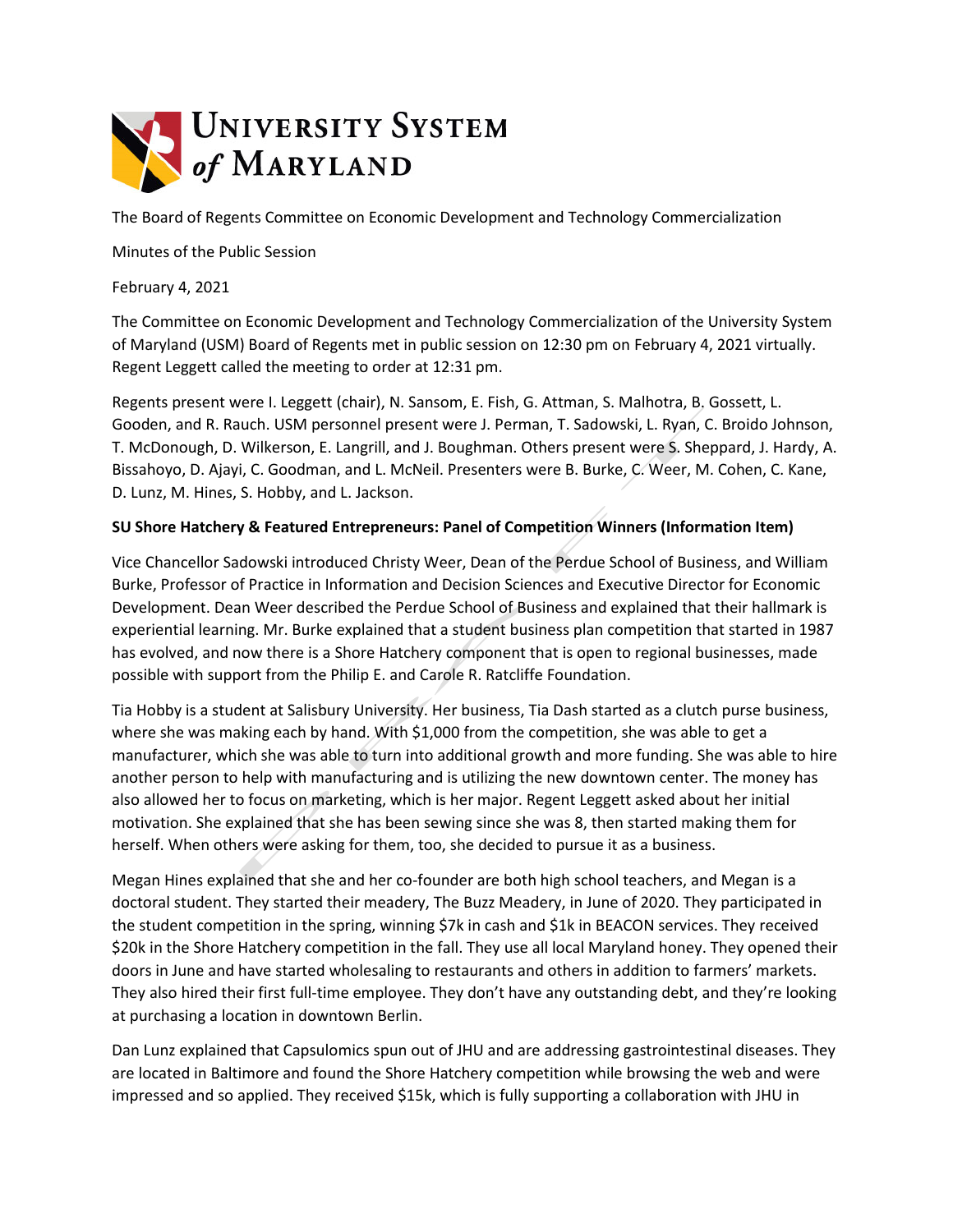Pittsburgh, which will allow them to launch their first product this fall. Chancellor Perman commented that he lost his father when he was a teenager to esophageal cancer, and he wished them well. Vice Chancellor Sadowski added that the Baltimore Fund has supported them. Dan commented that Mary Morris and the Baltimore Fund has been wonderful, and all of the state support has been wonderful, including a TEDCO MII grant they just received.

Matt Cohen explained that SIMPLi is a national leader for sustainable and ethical sourcing of ingredients. They work to bring international ingredients to the U.S. The Shore Hatchery program awarded them \$10k, which they used for machinery for a production line. Clients include restaurants, meal kits, and more. He explained that he is a 2012 graduate and is involved in advisory boards for Salisbury University, which is how he heard about the competition.

Cameron Kane explained that he started in Computer Science and is finishing a second degree with a thesis focused on his business, Valkyrie Software Solutions. He realized that the deaf and hard of hearing community does not have access to noise directionality information. He is pursuing technology that could bring in revenue in markets such as video games to help support the technology development in other markets such as public safety. He was able to go from an idea in 2017 to winning funds as a student and then winning in the Shore Hatchery. He will apply to the MIPS program, which requires a cash match if granted, and so the Shore Hatchery funds can support that. He would go from one person to a team. He also mentioned support from the ETC Baltimore, TEDCO, and other local programs.

Regent Leggett asked Ms. Hines about their product differentiation. She explained that mead has a long history, but they are the only ones on the Eastern Shore producing it, and the style they are making it in is unique because it's lighter and more similar to a hard apple cider or beer. Regent Leggett asked if bee disruptions were cause for concern. Ms. Hines said their supplier has hives all over the Eastern Shore, so they aren't worried, though prices have increased. Ms. Hines said capitalism is one way to promote environmentalism, so if people like their products, they are hoping they will be more likely to want to protect the animals that make them possible.

Regent Gooden said all the projects were impressive and very different. Regent Gossett complemented the concise descriptions. Regent Attman said sometimes people think about the large research institutions when they think about entrepreneurship and innovation, but Mr. Burke and Dean Weer have been stalwarts at generating new business and supporting them. Regent Leggett asked what would be needed to expand support. Dean Weer said much has changed during the 7 years of her tenure because of the hard work of the faculty, staff, and the community in which they're embedded. She said continuing to talk about their programs beyond the shore is helpful. Mr. Burke agreed that community support has been key and added that many, many judges from the business community participate, not just a few. He also mentioned that donor support has been critical to success, not only from the Ratcliffe Foundation, but from Dave and Patsy Rommell and the Bernstein family. Regent Leggett asked about where the jobs were created and suggested that understanding statewide benefits would be helpful in advocating for the program. Mr. Kane also suggested not just looking at jobs created but also impact toward things like United Nations goals. Vice Chancellor Sadowski shared that 80% of startups stay in the area in which they first receive their funding and agreed that the program has been incredibly impactful.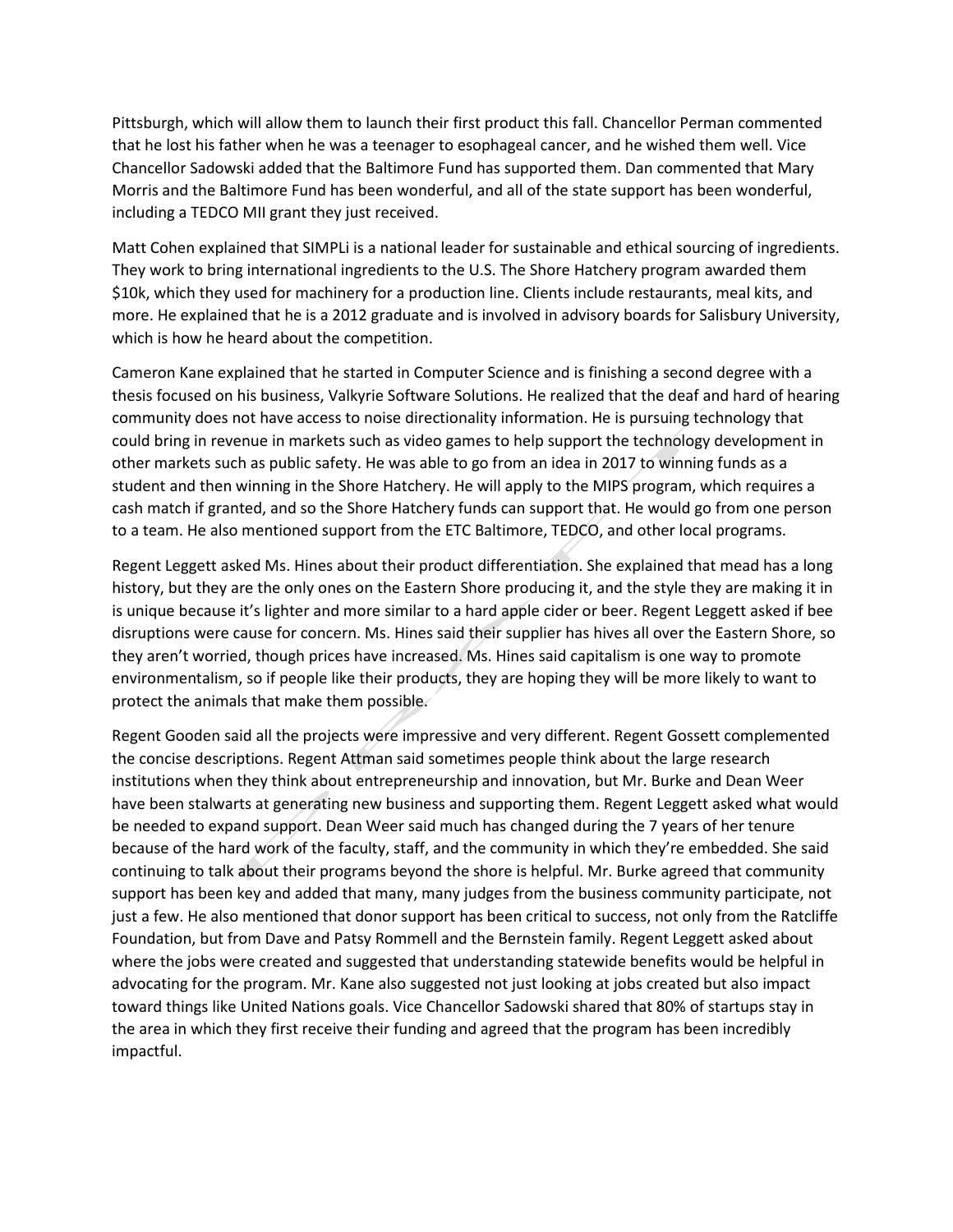## **BSU Workforce Development and Industry Partnerships (Information Item)**

Lethia Jackson, Professor Chairman, Department of Technology & Security, Bowie State University. Prof. Jackson explained that they are seeking renewal of their ABET accreditation soon. They are the only computer technology program in the University System of Maryland. Their external advisory board is extremely critical to their success. They help guide curriculum development, provide internship opportunities, and research topics. They implement design thinking and innovation into their coursework and have seen enrollment growth. She explained that the workforce is looking students are ready to work since day one, with the ability to problem solve. Hackathons, sandbox laboratories, and other experiential learning help student gain this experience. Students are prepared for great, highpaying jobs.

Prof. Jackson described a program with 40 Baltimore students per summer that come up with their own problem as it related to their own communities and propose solutions over a 5-week period. Recently, 5 students graduated from Bowie that have gone through that program. She said most students are coming in with a heavy heart, and they can meet them where they are. Their industry engagement provides resume and confidence-building. They have 5 capstone classes. Industry is now lining up to participate and sponsor the program to have students design and build solutions. Hackathons and other events also involve industry. When students compete but do not place, they still are hired because of the experience they've gained. They also provide co-op courses. Amazon hired 20 students at once after a program with them. They just partnered with VCU and the Army. Regent Fish wondered how they could expand programming. Prof. Jackson replied that it would require additional funding because of fixed costs like train tickets, etc.

Prof. Jackson said they have been successful with transfer students. They also engaged with a partner to to reduce textbook cost barriers. She explained that in some cases, students can get a good job without finishing the program, but they also encourage finishing because of the value of a 4-year degree. Regent Gooden commented that she advises Millenium, who has commented about the quality of graduates out of the Bowie program. She commented that 2+2 is important because it allows students to get a job in two years and then receive more education.

Regent Gossett asked about any proposals for scholarship development or philanthropy. Prof. Jackson said that she was worked with partners and written grants. Dr. Breaux has come out personal to meet students. Vice Chancellor Sadowski commented that a spokesperson from Amazon is looking for strategic partnerships with HBCUs who have strategies in place and that he plans to discuss with Prof. Jackson. Regent Gossett said this is ripe for support from the philanthropic community.

## **USM Office of Economic Development Update – Tom Sadowski, Vice Chancellor for Economic Development (Information Item)**

Vice Chancellor Sadowski provided an overview of the OED update. Ms. Broido Johnson provided an overview of the Maryland Momentum Fund. She commented that the level of funding for women is much higher than for typical venture capital, and they are actively trying to increase support for African-American founders. Vice Chancellor Sadowski noted that a reserve fund has been established, and the robust Advisory Board has provided great input. Regent Leggett asked if there was a way for students to get involved with the Momentum Fund at a different level. Ms. Broido Johnson explained that she speaks with many students and others at an early stage and gives them advice, including connecting